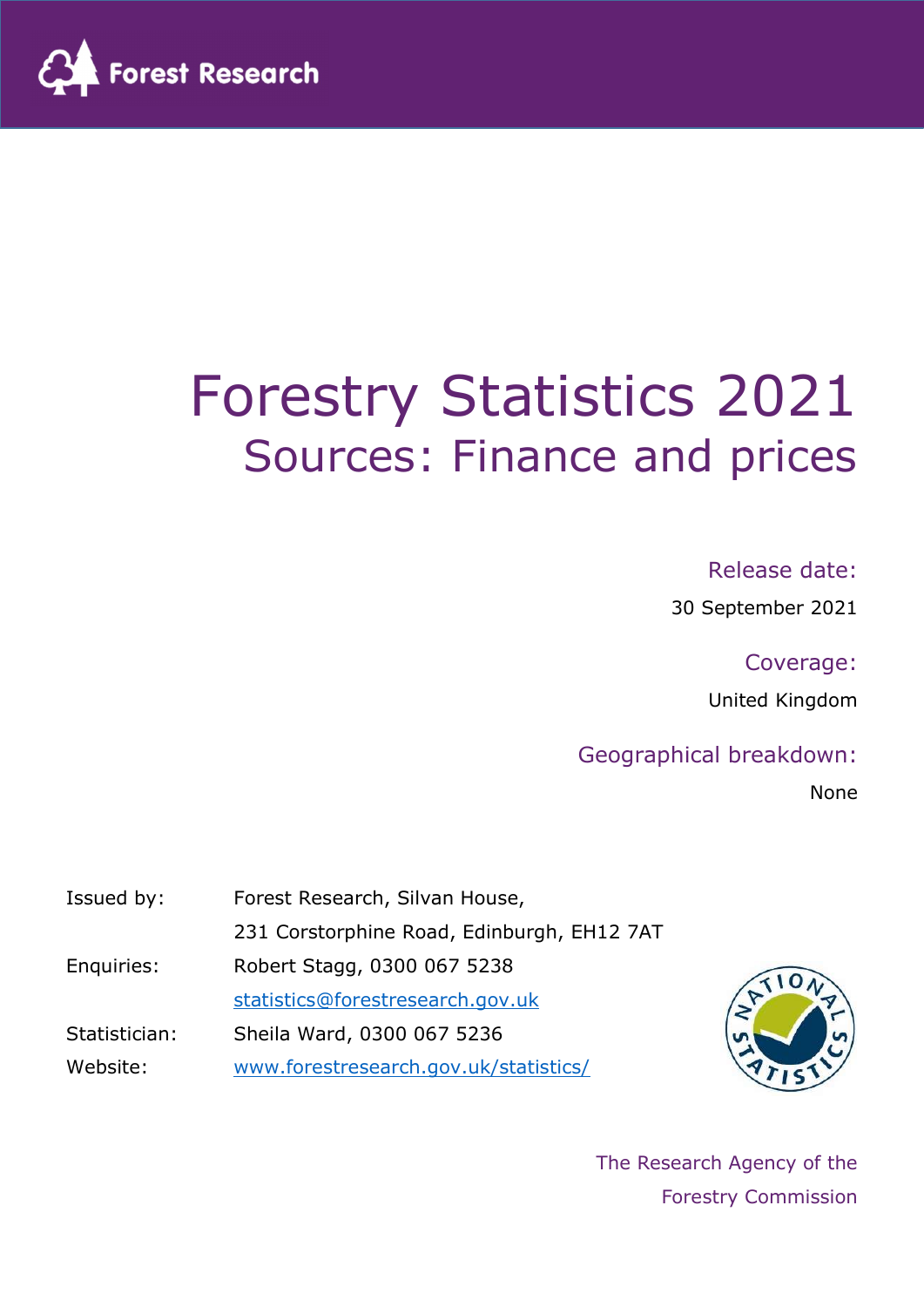Forest Research is the Research Agency of the Forestry Commission and is the leading UK organisation engaged in forestry and tree related research.

The Agency aims to support and enhance forestry and its role in sustainable development by providing innovative, high quality scientific research, technical support and consultancy services.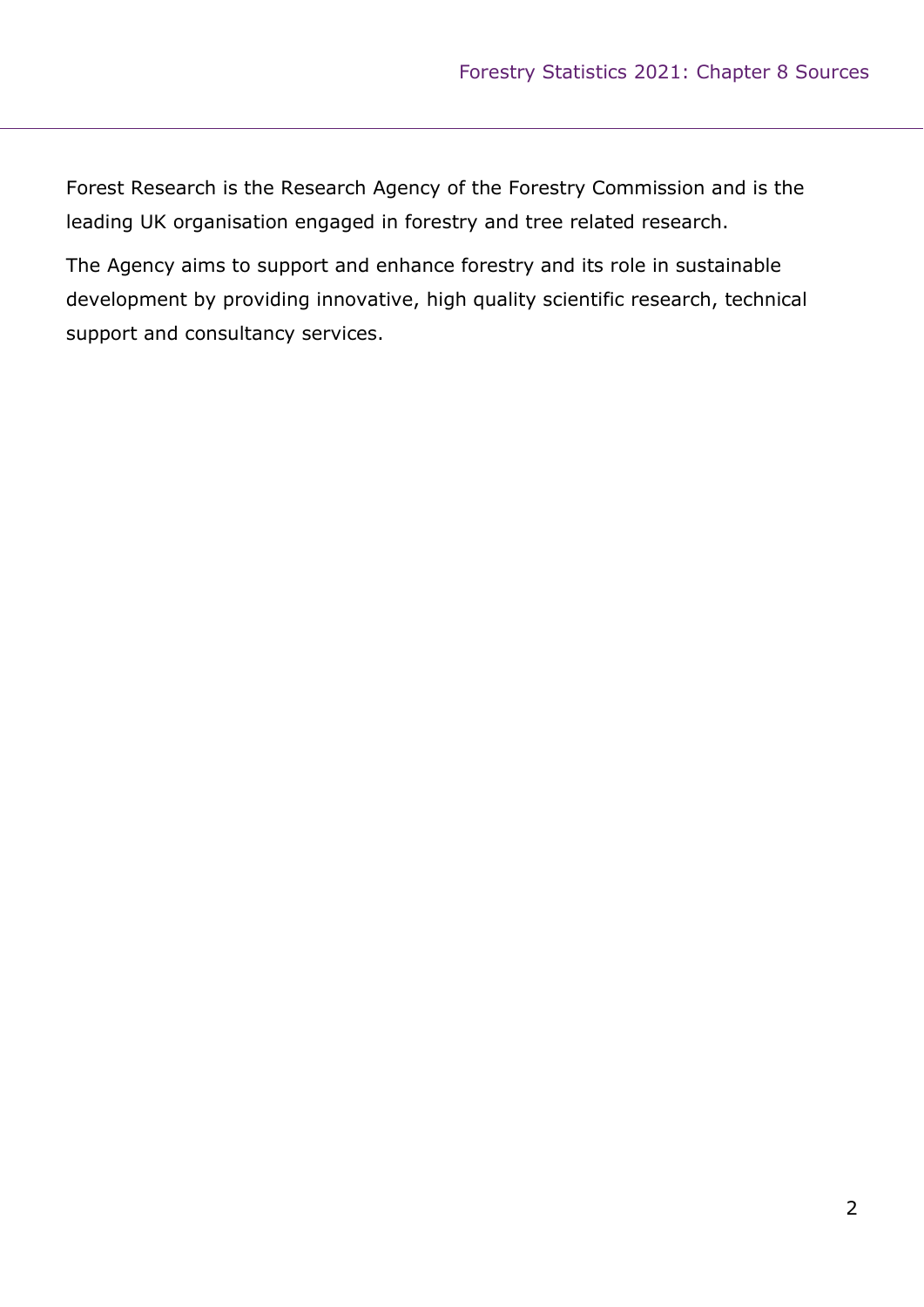# 11.9 Sources: Finance and prices

# **Introduction**

The statistics presented in the Finance and Prices chapter of this release cover:

- timber prices;
- gross value added (GVA);
- government expenditure on forestry; and
- arant schemes.

# Data Sources and Methodology

#### Timber Price Indices: Data sources

The Coniferous Standing Sales Price Index and the Softwood Sawlog Price Index are both based on sales of softwood (conifers) by Forestry England, Forestry and Land Scotland, and Natural Resources Wales; they do not include any private sector data. They only cover roundwood from woodland; they do not cover sawmill products or other end products.

The Coniferous Standing Sales Price Index (CSSPI) is based on administrative data for standing sales of conifers (softwood) by Forestry England/ Forestry and Land Scotland/ Natural Resources Wales. Around 60% of Forestry England/ Forestry and Land Scotland/ Natural Resources Wales softwood is sold standing, with the purchaser responsible for harvesting. The standing sales cover a full range of sizes, as they include thinning and removal of trees for environmental reasons, as well as harvesting of mature trees. The data used to compile the index covers volumes sold and values by average tree size.

The Softwood Sawlog Price Index (SSPI) is based on administrative data for sales of softwood sawlogs by Forestry England/ Forestry and Land Scotland/ Natural Resources Wales. The data used to compile the index covers volumes and values.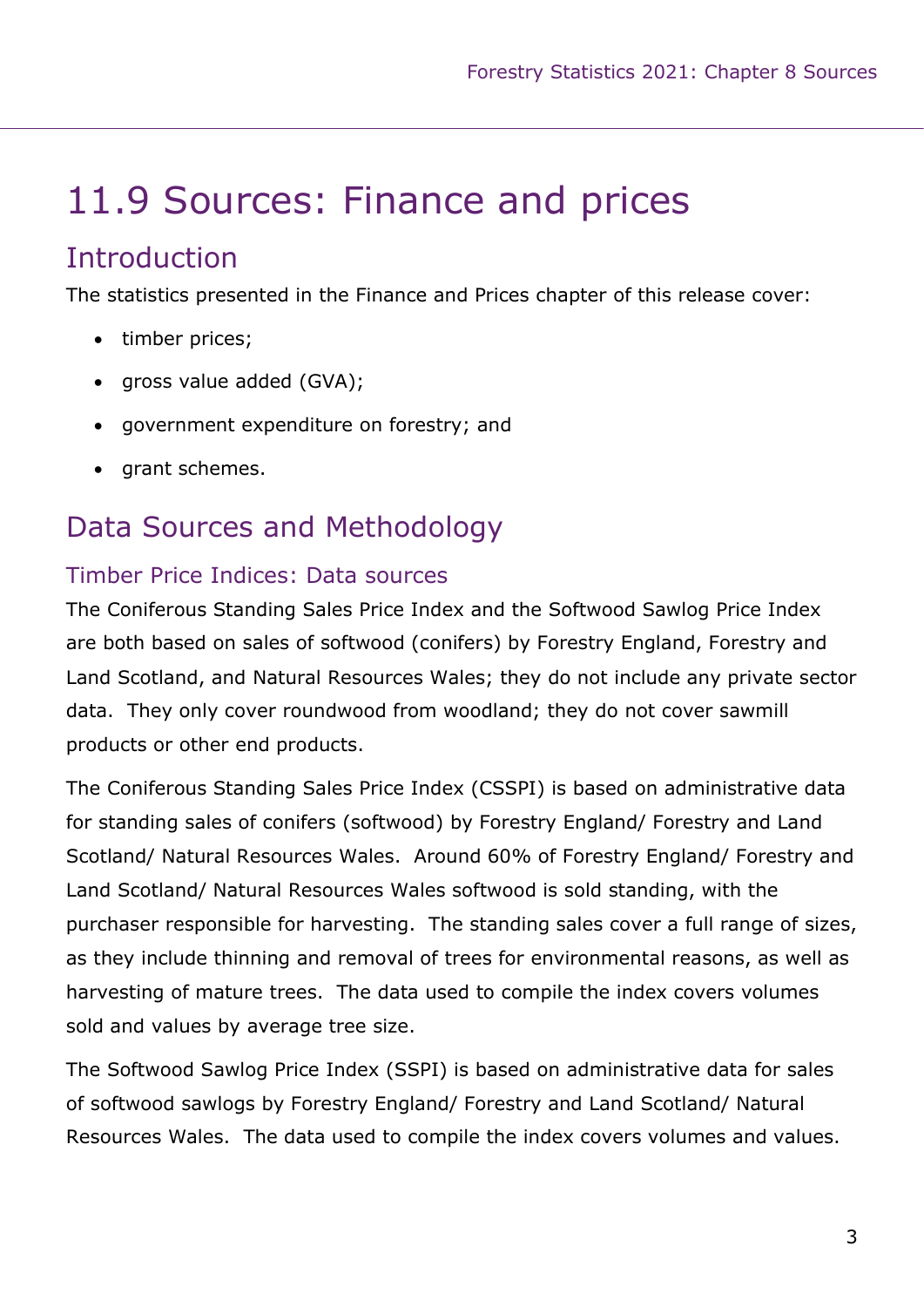Direct production by Forestry England/ Forestry and Land Scotland/ Natural Resources Wales (where the softwood is sold after harvesting) also covers a range of sizes, but the price statistics reported are limited to sales of logs (over 14 cm diameter).

Both the Coniferous Standing Sales Price Index and the Softwood Sawlog Price Index include sales by long term contract, where the volume of roundwood covered by the contract is sold over a period of more than one year. To take account of changes in price over the term of the contract, price adjustments are made periodically, as part of the contract. The Coniferous Standing Sales Price Index and Softwood Sawlog Price Index include roundwood sales by long term contract but, at present, price adjustments are not included in the indices.

The data for both the Coniferous Standing Sales Price Index and the Softwood Sawlog Price Index are obtained from Forestry England's and Forestry and Land Scotland's Sales Recording Packages (SRP). SRP was also used by Natural Resources Wales until February 2017. However, as data on a comparable basis are not currently available from the timber sales system now used by Natural Resources Wales from April 2017 (there were no sales by NRW in March 2017), figures for Wales are currently excluded from both indices.

#### Methodology for Coniferous Standing Sales Price Index

The Coniferous Standing Sales Price Index (CSSPI) is an index of the average prices per cubic metre overbark standing achieved for standing sales of conifers by Forestry England/ Forestry and Land Scotland/ Natural Resources Wales. It covers all conifer standing sales (open market and negotiated) by Forestry England/ Forestry and Land Scotland/ Natural Resources Wales over the twelve month period. All thinning and clearfell data is combined within the index. It includes all species, tree sizes, working practices and conditions. It does not include any private sector data.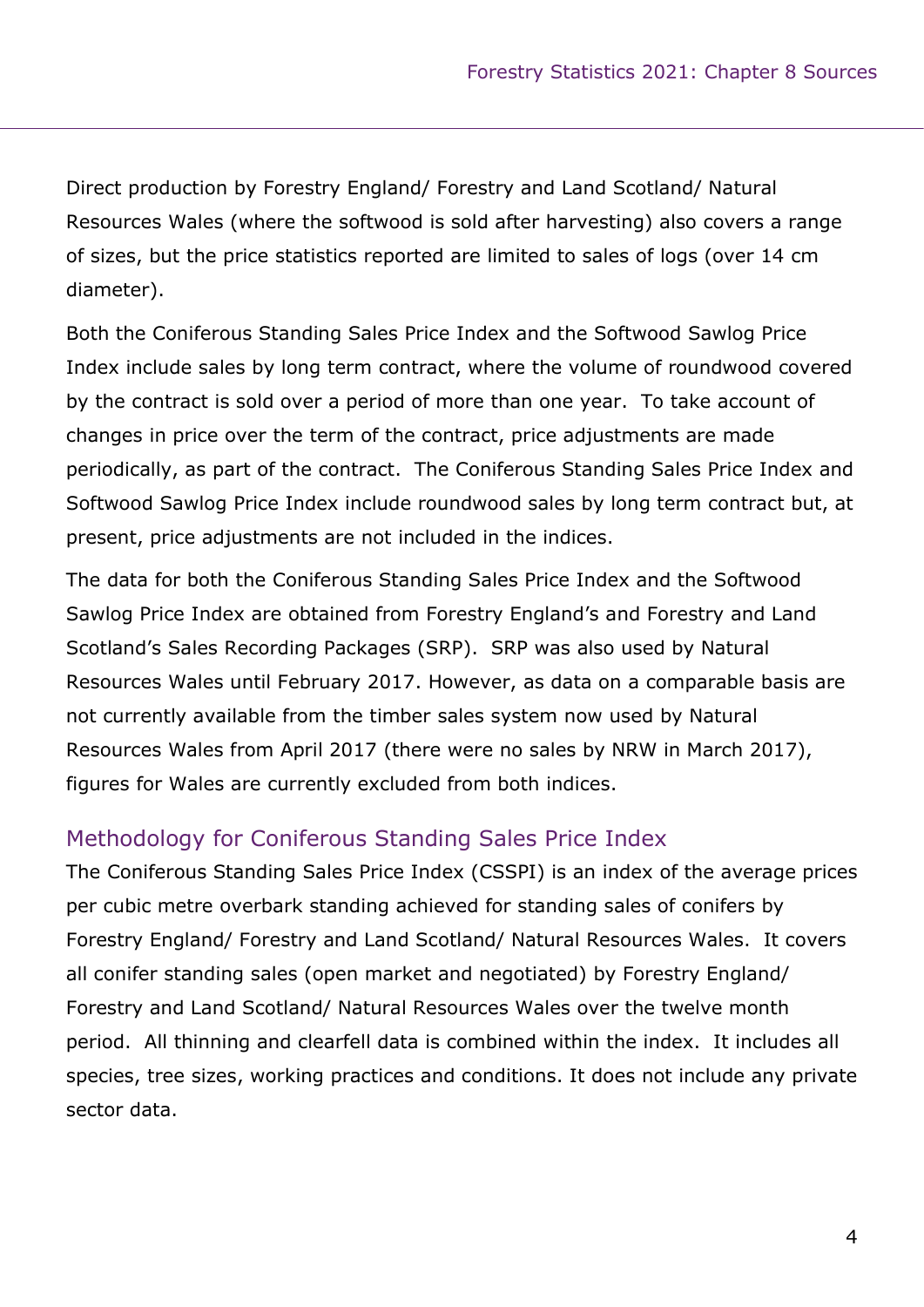The Coniferous Standing Sales Price Index (CSSPI) is calculated using a Fisher index with 5-yearly chain linking. By using a Fisher index to produce the index, distortions in the average price caused by variations in the average tree size over time are corrected. Applying chain linking at regular intervals (in this case, every 5 years) ensures that the index remains relevant over time. Other factors that may affect price (e.g. working conditions, timber quality or species) are not taken into account when constructing the index.

The methodology used to calculate the Coniferous Standing Sales Price Index was reviewed in 2008, with the Fisher index with 5-yearly chain linking introduced from the November 2008 publication of "Timber Price Indices". Further information on the methodology used to calculate the Coniferous Standing Sales Price Index is provided in the paper "Methodology for the Coniferous Standing Sales Price Index", available from the Statistical Methodology and Outputs page of the Forest Research website at www.forestresearch.gov.uk/tools-and-resources/statistics/about-ourstatistics/methodology-and-outputs/.

The average prices and the index are expressed in nominal terms (i.e. the actual prices at the time of sale) and in real terms (i.e. the prices converted to 2016). The GDP (Gross Domestic Product at market prices) deflator, produced by the Office for National Statistics (ONS), is applied to the nominal figures to derive real average prices and the index in real terms. The GDP deflator data can be downloaded from the ONS Quarterly National Accounts dataset at www.ons.gov.uk/economy/grossdomesticproductgdp/timeseries/ybgb.

#### Methodology for Softwood Sawlog Price Index

The Softwood Sawlog Price Index is calculated from data covering separate 6 month periods to September and March. This means that the changes reported are not covering the same periods as the Coniferous Standing Sales Price Index.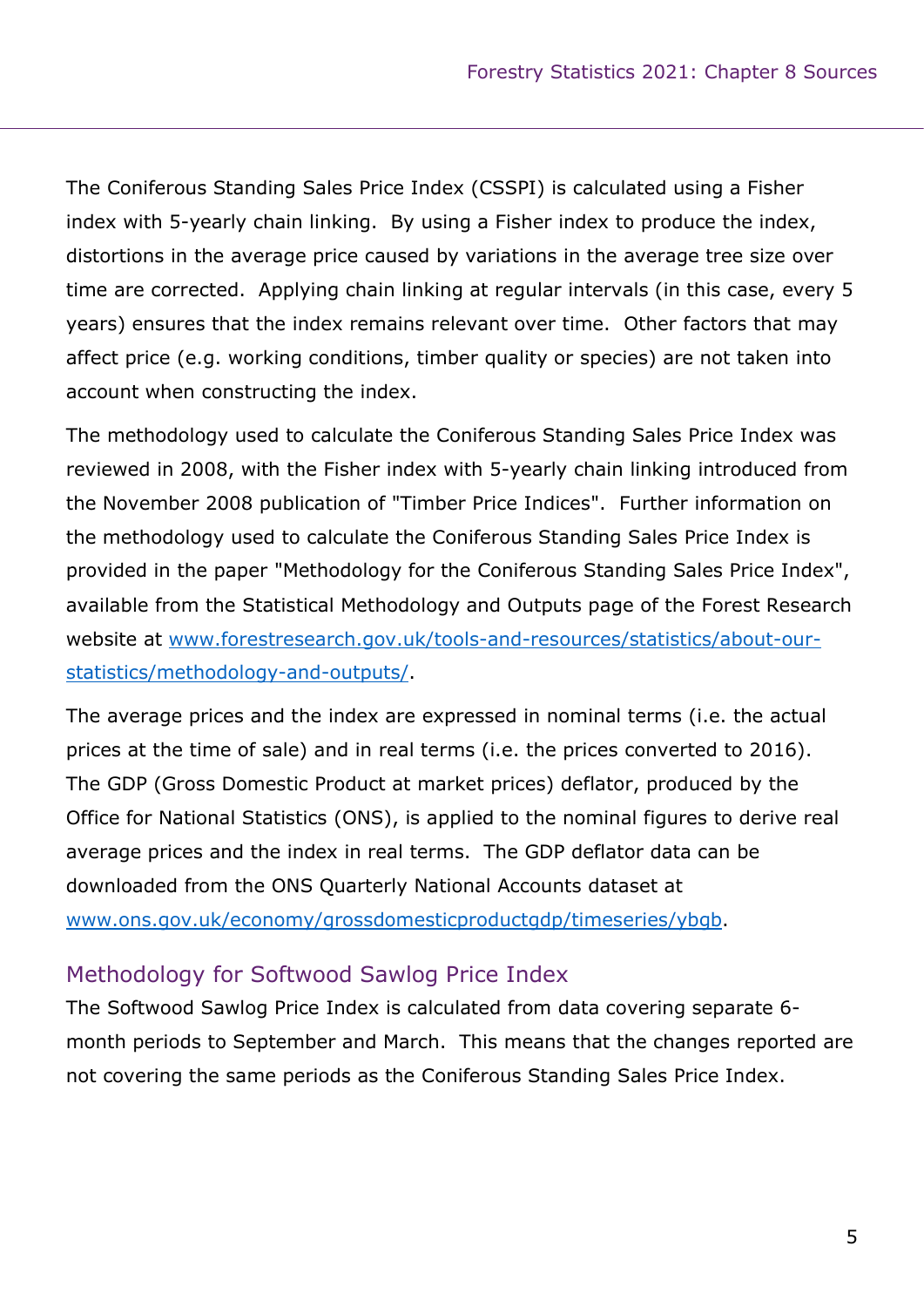The index measures the average price per cubic metre overbark of sawlog sales, with no adjustment for any change in size mix, as it covers a more limited range of sizes than the Coniferous Standing Sales Price Index.

The index is expressed in nominal terms (i.e. based on the actual prices at the time of sale) and in real terms (i.e. based on the prices converted to 2016 prices, by removing the effects of general inflation). As for the Coniferous Standing Sales Price Index, the GDP (Gross Domestic Product at market prices) deflator is used to convert from nominal to real terms.

For consistency with the Coniferous Standing Sales Price Index, the Softwood Sawlog Price Index is rebased every 5 years; in this release, the period to September 2016 = 100.

#### Gross Value Added

Gross value added (GVA) measures the contribution to the economy of each individual producer, industry or sector in the United Kingdom.

Statistics on gross value added are obtained from the Annual Business Survey, formerly the Annual Business Inquiry, (Office for National Statistics), an annual survey of UK businesses. Further information on the Annual Business Survey is available at

www.ons.gov.uk/surveys/informationforbusinesses/businesssurveys/annualbusines ssurvey.

The Annual Business Survey uses the UK Standard Industrial Classification (SIC) to classify businesses to industries according to their main activity. Detailed information on the SIC is available at

https://www.ons.gov.uk/methodology/classificationsandstandards/ukstandardindus trialclassificationofeconomicactivities/uksic2007. For further information on the SIC codes used in this release, see section on Employment and businesses within the Sources chapter.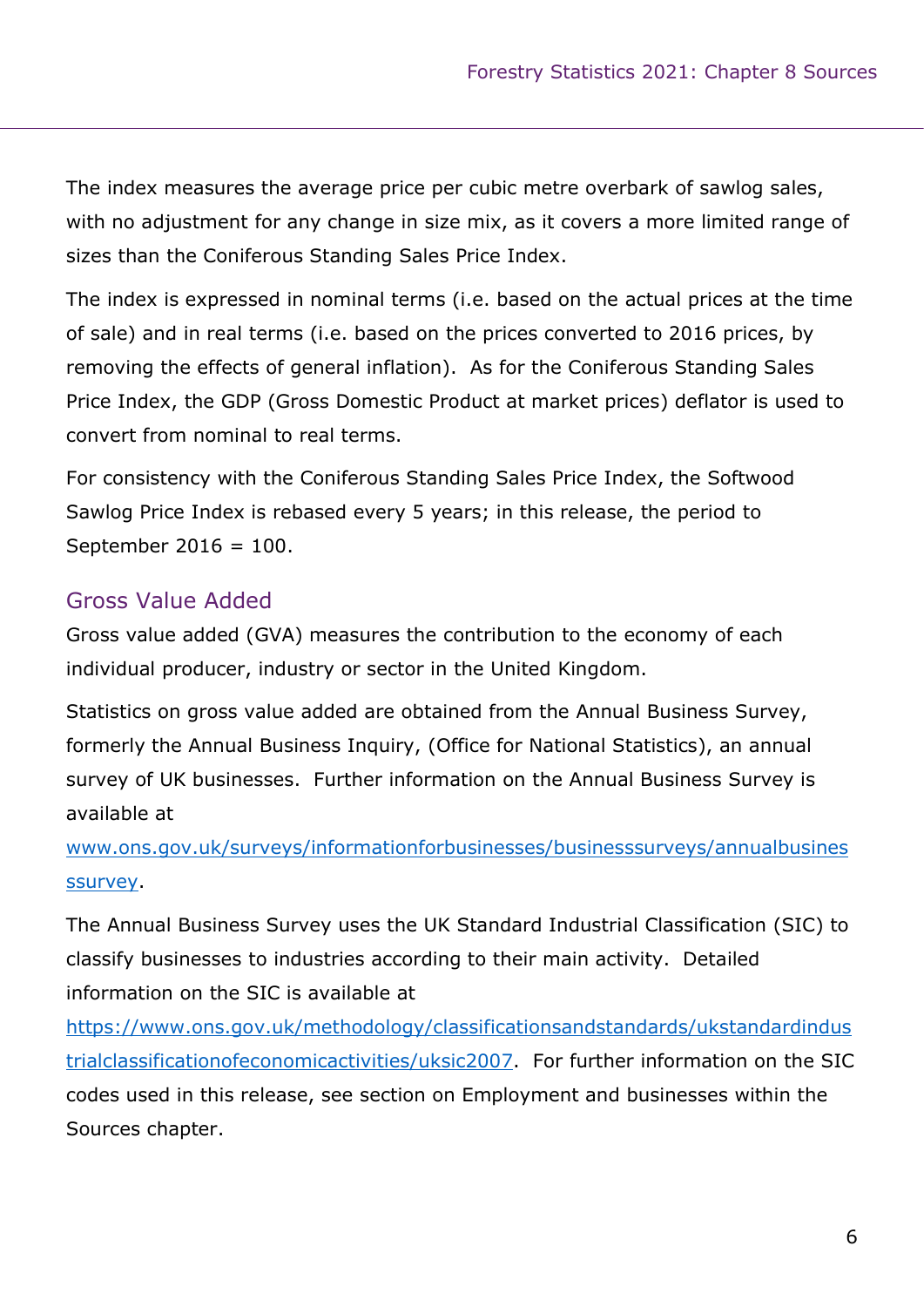#### Government expenditure

Information about government expenditure on forestry is obtained from administrative records held by the Forestry Commission, Forestry England, Scottish Forestry, Forestry and Land Scotland, the Welsh Government and Natural Resources Wales. Expenditure by other organisations is currently excluded.

This is the first year that figures have been available for Natural Resources Wales and Welsh Government on a comparable basis.

More detailed financial data are published annually in each organisation's Annual Report & Accounts.

Data on grant expenditure are obtained from administrative records for woodland grant schemes across the UK.

# **Ouality**

The Coniferous Standing Sales Price Index and the Softwood Sawlog Price Index are the only official statistics published for roundwood prices in the UK. So, although they are limited to sales by Forestry England, Forestry and Land Scotland, and Natural Resources Wales, they are sometimes used as indicators of price trends for other UK softwood. In recent years, softwood has accounted for more than 90% of all timber harvested in Great Britain, and Forestry England/ Forestry and Land Scotland/ Natural Resources Wales has accounted for around 40% to 50% of all softwood sold.

For the Coniferous Standing Sales Price Index, data cover a 12 month period (i.e. data for the year to March and data for the year to September). As these periods overlap, comparisons of values should be made with the same period a year earlier.

Unlike the Coniferous Standing Sales Price Index, the Softwood Sawlog Price Index covers 6 month periods (i.e. data for the period October to March and data for the period April to September), so there is no overlapping.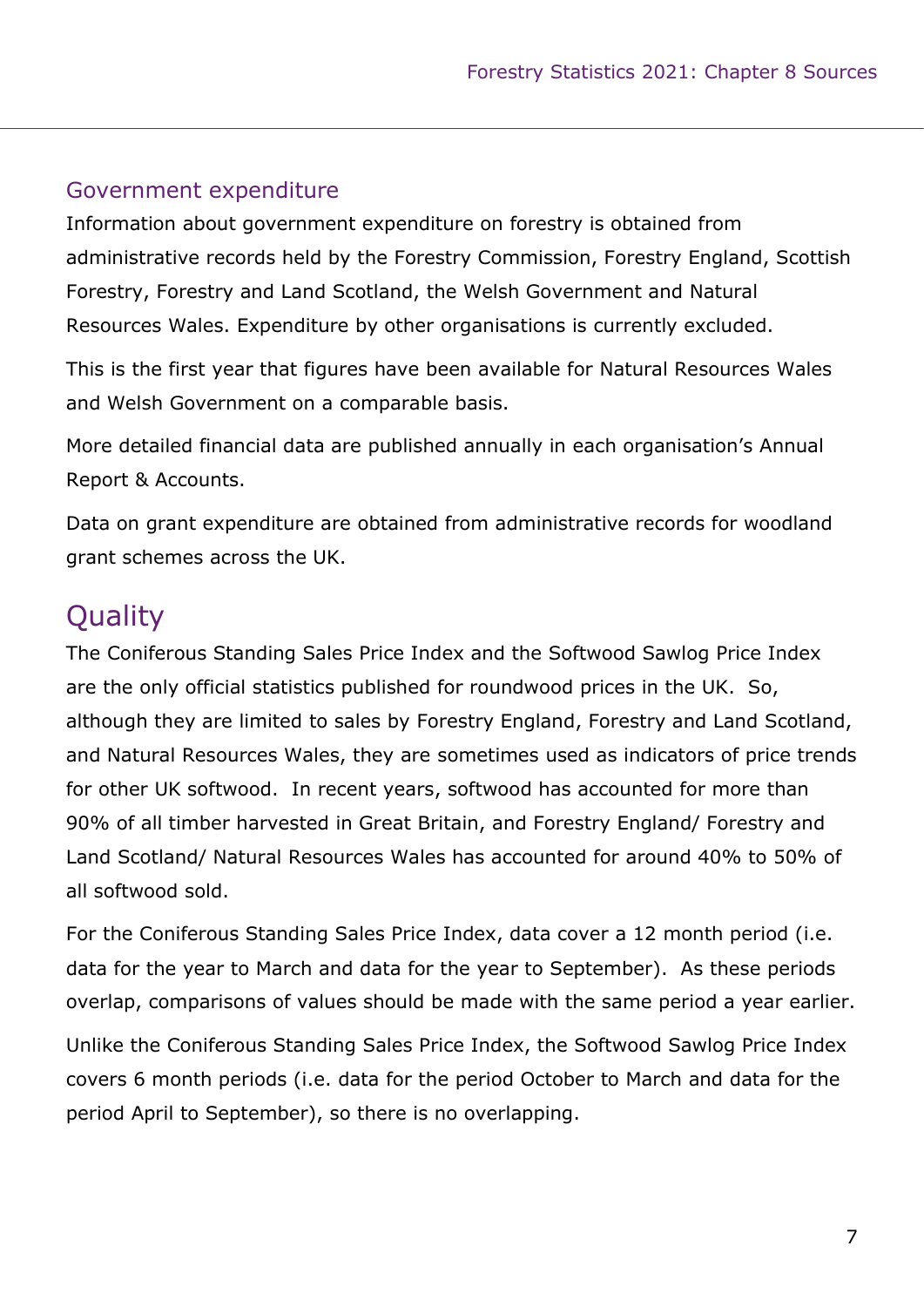Detailed information on the quality of the statistics presented in this publication is available in the "Quality Report: Timber Price Indices", available at www.forestresearch.gov.uk/tools-and-resources/statistics/about-ourstatistics/code-of-practice/quality-of-official-statistics/.

# Revisions

Most of the statistics presented in the Finance & Prices chapter have been previously released. The latest year figures for Government expenditure on forestry are published in this format for the first time in this release.

Timber price indices are unchanged from the figures provided in "Timber Price Indices: data to March 2021". For details of revisions made since Forestry Statistics 2020 see the First Release, available at www.forestresearch.gov.uk/toolsand-resources/statistics/statistics-by-topic/timber-statistics/timber-price-indices/.

Data on Gross Value Added (GVA) are subject to revision whenever Annual Business Survey data are revised by the Office for National Statistics. Figures for 2018 have been revised from those shown in "Forestry Statistics 2020" to reflect revisions made to ABS results by ONS.

Data on Government expenditure are not normally revised but may be subject to revision if revisions are made to the financial accounts of the Forestry Commission, Welsh Government/ Natural Resources Wales, Scottish Forestry/ Forestry and Land Scotland or Forest Research.

Our revisions policy sets out how revisions and errors are dealt with and can be found at

www.forestresearch.gov.uk/documents/4355/Revisions\_Policy\_k9ZOuVN.pdf.

# Further information

Tables providing longer time series of the Coniferous Standing Sales Price Index and the underlying data used to produce it, are available at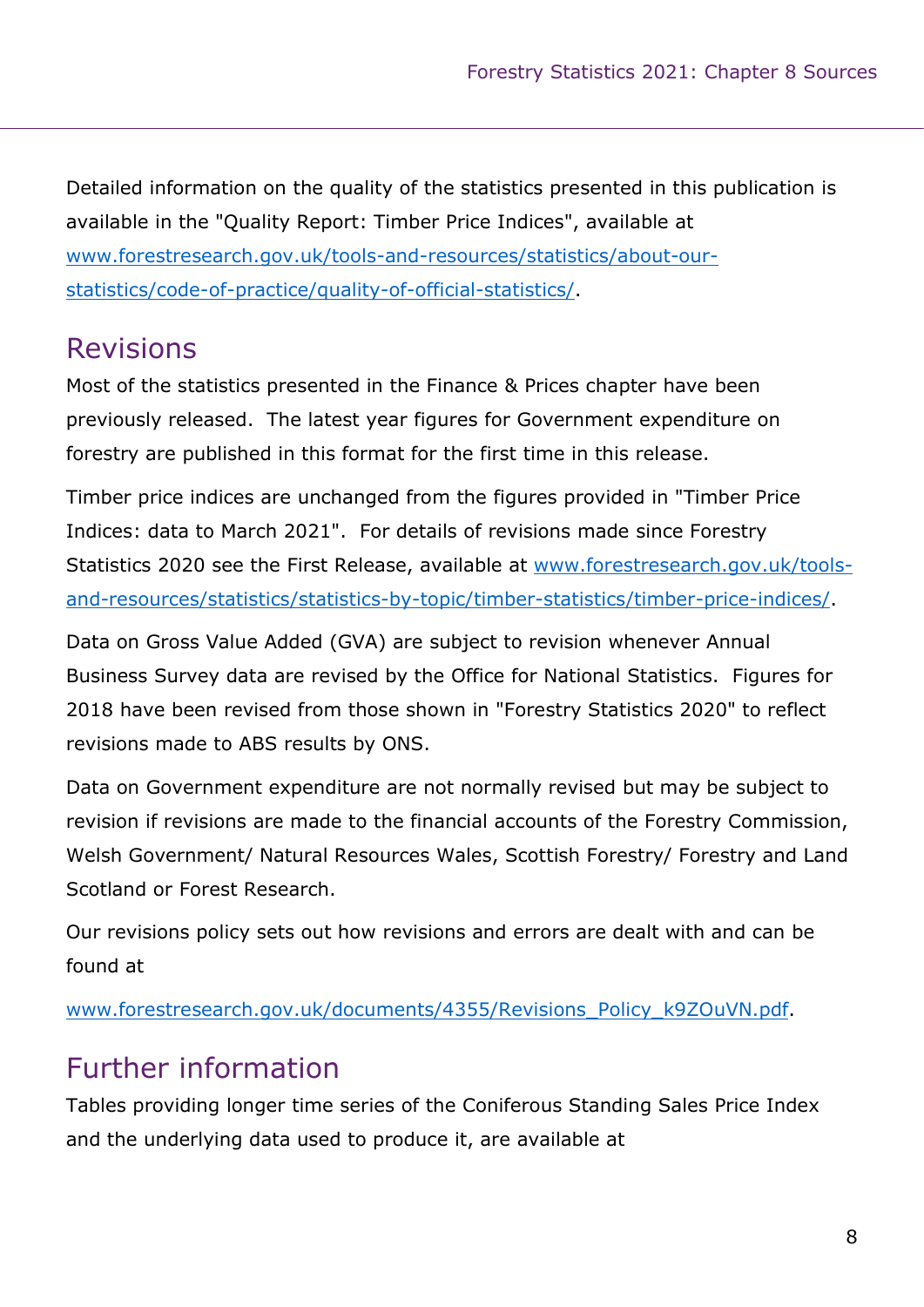www.forestresearch.gov.uk/tools-and-resources/statistics/statistics-bytopic/timber-statistics/timber-price-indices/.

# Release schedule

For information on the release schedules of statistics produced by others, see relevant websites (above).

Timber Price Indices are published every six months, in May for data to end March and in November for data to end September. The next editions will be released on the following dates:

"Timber Price Indices: Data to September 2021" will be released on 18 November 2021;

"Timber Price Indices: Data to March 2022" will be released on 19 May 2022.

"Forestry Statistics 2022" and "Forestry Facts & Figures 2022" will be released on 29 September 2022.